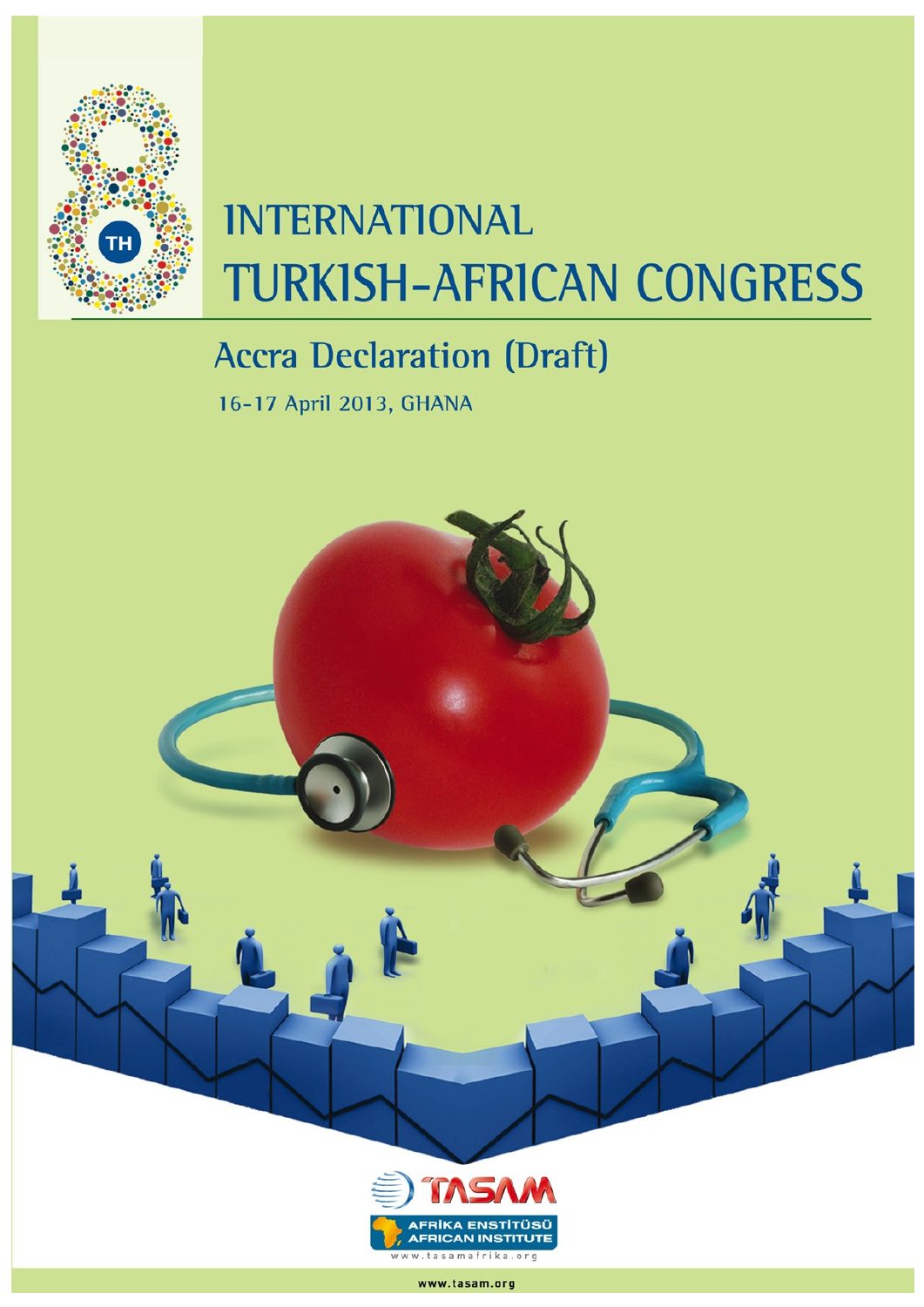## **The 8th International Turkish - African Congress Accra Declaration ( Draft )**

**1 -** The 8th International Turkish - African Congress held in the capital city of the Republic of Ghana, Accra in April 16 - 17, 2013.

The 8th International Turkish - African Congress which was organized by Turkish-Asian Center for Strategic Studies, was assembled with the main theme of **"Economic Growth, Food Security and Health for All".** Her Excellency Madam Hanna Tetteh, Minister of Foreign Affairs and Regional Integration of Ghana; His Excellency Mr. Aydin Nurhan, Ambassador of the Republic of Turkey to the Republic of Ghana, President of the International Relations Board of Turkish Cooperation and Development Agency (TIKA) and the member of Steering Board of EXPO 2020 Izmır Mr. Mehmet Yilmaz, the Chairman of Turkish - Asian Center for Strategic Studies Mr. Suleyman Sensoy, Ambassadors and High Commissioners, representatives of diplomatic missions, representatives of international civil society organisations, academics and experts and representatives of media attended the Congress.

The economic and social problems of Africa and the efforts of the solution of these problems were examined in a comprehensive manner during the Congress. In this context the papers were presented under the titles of "African Economies: Opportunities and Risks", "Food Security and Agricultural Policy", "Energy, Water Policy and Food Security", "Health for All and the EXPO 2020 Vision" and "Social Policy and Contribution of Civil Society."

**2 -** During the Congress, the participating individuals and institutions have agreed on the need to maintain such meetings, congresses and conferences, which provide gains in many fields both for Turkey and as well as the African countries, in a more powerful way. It was decided that this resolution which will serve to ensure institutionalization that is necessary to maintain bilateral and multilateral relations and the details of this declaration will be shared with Turkish public authorities and their counterparts in African countries. In addition to this, the idea of providing powerful supports and participations of both governmental agencies and non-governmental organisations as well as civil society organisations and intergovernmental organisations was adopted to strenghten bilateral and multilateral relations and to ensure the objectives of the Congress.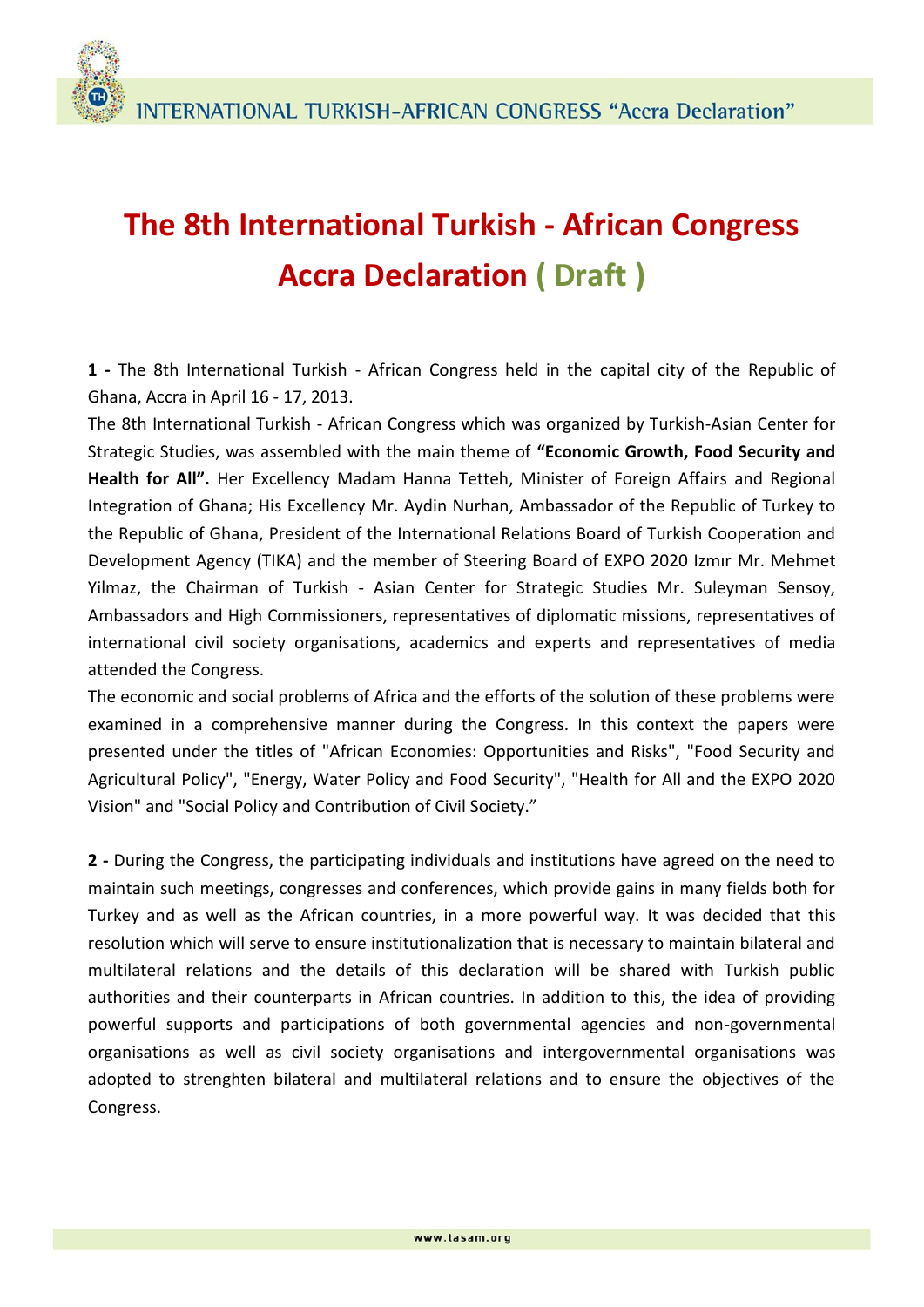

**3 -** It was strongly underlined during the Congress that mutually interactive communication networks must be established between participant individuals and institutions, and the established networks must be used dynamically, academic cooperation must be continued and cooperation must be multi-dimensed.

**4 -** The idea has been accepted by the participants of the Congress that the trends of "micronationalism", "integration" and "unpredictablity" will show their impacts in Africa and the potential impacts will direct Africa's next century in a multilateral international system. It is envisaged that the strong corporate networks which will be established in the framework of complex interdependency will have a instructive role for African countries to appoint their own future vision and development model.

**5 -** In this context it is confirmed that such meetings and congresses will play an important role for African countries to transit themselves from anachronic structures to the contemporary structures.

**6 -** Africa, will be the most standed out continent with Asia in the next century. Africa's, which will be a new chessboard and a new combat area of great powers in terms of transition from an absolute unipolar system to a multipolar system, most important problem is that the African countries can not benefit from their natural resources which will help them to accelerate their economies.

African countries which also can not benefit from the investments that will contribute to create a strong industry, failed to achieve agricultural development and growth which will be engine for industrialization, due to reasons such as lack of water and technological inability.

**7 -** Security, continues to be the major problem of African countries.

Mainly border issues, particularly internal conflicts, ethnic struggles, religious and sectarian fights, prevent the formation of a stable economic and political structures across Africa.

Such issues make African countries open to foreign interference.

State structures losing strength or slogging to maintain a powerful structure in the face of both external interference and internal crisis will cause to question marks in minds about the future of international system.

**8 -** The state structures which are inadequate to cope with security, stability and sovereignty issues, are inadeqaute to provide "prosperity and peace for people" at the same time, therefore they can not demonstrate any effectiveness on issues such as health and food security which were two of the main themes of the Congress.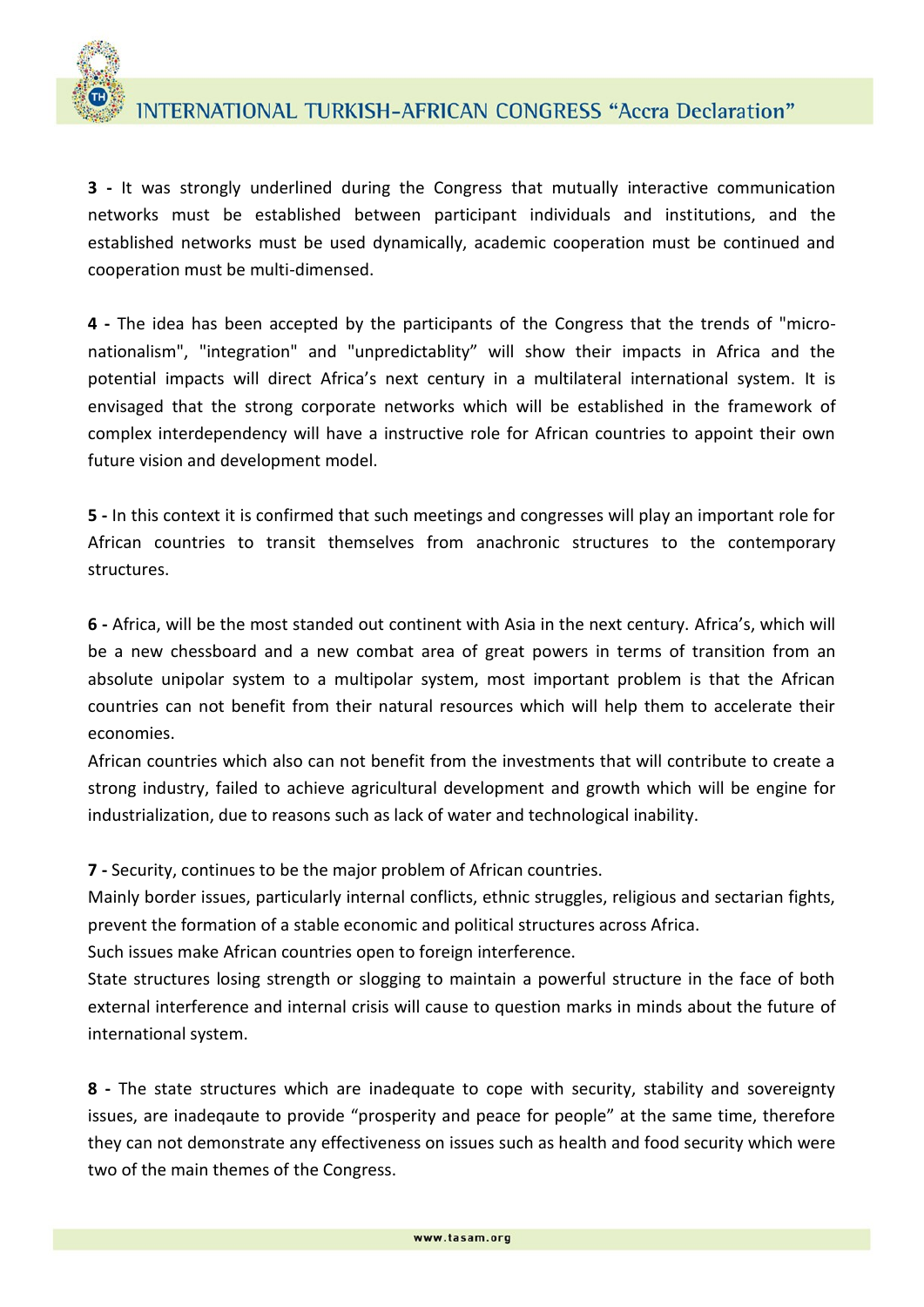**9 -** The international community and international organizations working to implement development programs such as food program and others for Africa, could not provide a permanent prescription for the peoples of Africa. For this reason in terms of settling the challenges of the continent facing, the continent's multi-layered structure, demographic, geographic, political, economic, historical, religious, and social structure must be understood in depth. Instead of unsuccessful and politically motivated international organisations, the numbers and effectiveness of humanitarian motivated and independent civil society organisations must be increased.

**10 -** The continent has to develop both strategically and sectorally. A new social and economic structures must be established, women's and children's rights must become stronger in the context of human rights, social justice must be provided, obstacles in front of agricultural and industrial development must be removed, industrialization efforts must be considered strongly, individuals' political and economic security must be guaranteed, food security and energy security must be provided, to achieve the millennium development goals influential methods must be pursued, development and stability must be considered as the most fundamental issues, regional integration theories must be handled with realist outlook, deficiencies occuring during transition from theory to practice must be overcome in all aspects.

**11 -** The continent generally needs an effective capacity management. The continent where the problems such urbanization and unemployment emerge, proper management of the economies will help to ensure progress and development.

**12 -** There is an interesting correlation among the continent's need for help and its wealthy natural resources. Under normal conditions the natural resources-rich countries expected to be credit provider, dominant countries; African countries remains in the opposite situation. Lack of infrastructure and the traces of the colonial past lie at the heart of this problem. To remedy this situaiton, it is necessary to revise the plans and projects in every field considering the realpolitik.

**13 -** It is crucial that to maintain 'dialogue' process to ensure peaceful environment and to prevent possible wars accross the continent. African countries', which are open to foreign intervention and attract attention of foreign powers because of the rich natural resources they have, help to each other to use the method of dialogue to solve the problems will set a peaceful precedent for shaping the future of Africa. The joint projects African countries in various areas will boost the spirit of solidarity and cooperation between the countries.